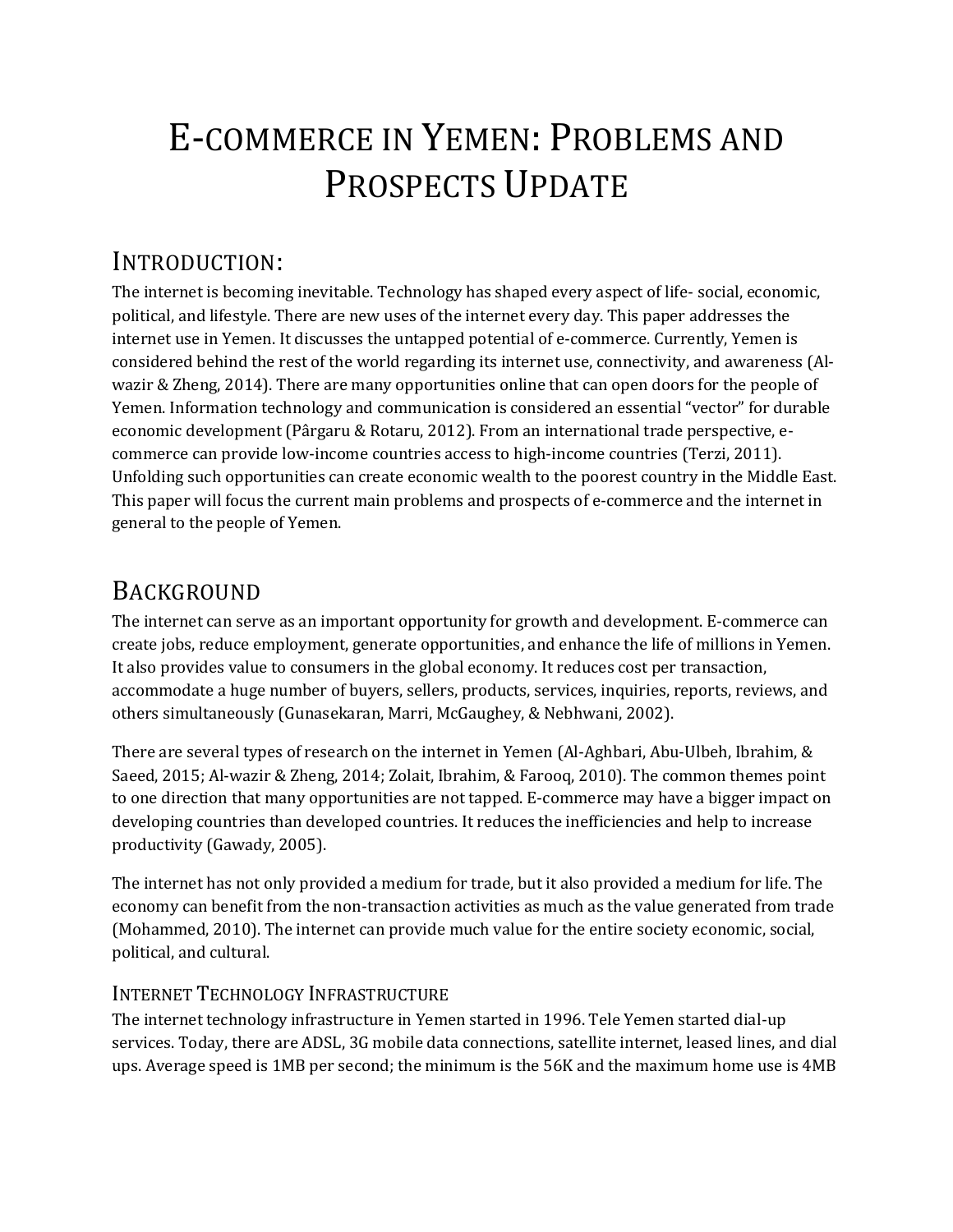and for business around 10MB on leased lines. The average monthly subscription fee is around \$20 per month for 16GB of bandwidth on a 1MB speed.

The Information and Communication Technology (ICT)

[Table 1](#page-1-0) shows statistics to compare Yemen with other countries regarding the information and communication technologies.

|               | $e-$<br>commerce<br>users out<br>of internet<br>population | $e-$<br>Commerce<br>\$ Spending<br>per e-<br>Commerce<br>user a year | $e-$<br>Commerce<br>market size<br>(B\$) | Fixed<br>(wired)-<br>broadband<br>subscriptions<br>(0.000) | Fixed<br>(wired)-<br>broadband<br>subscriptions<br>per 100<br>inhabitants | Fixed-<br>telephone<br>subscriptions<br>(,000) | Fixed-<br>telephone<br>subscriptions<br>per 100<br>inhabitants |
|---------------|------------------------------------------------------------|----------------------------------------------------------------------|------------------------------------------|------------------------------------------------------------|---------------------------------------------------------------------------|------------------------------------------------|----------------------------------------------------------------|
| <b>USA</b>    | 71%                                                        | 1,111                                                                | 193.0                                    | 91,342                                                     | 29.25                                                                     | 135,127                                        | 42                                                             |
| China         | 28%                                                        | 799                                                                  | 115.0                                    | 188,909                                                    | 10.08                                                                     | 266,985                                        | 19                                                             |
| <b>Brazil</b> | 17%                                                        | 824                                                                  | 11.0                                     | 20,190                                                     | 13.63                                                                     | 45,038                                         | 22                                                             |
| Indonesia     | 6%                                                         | 256                                                                  | 0.9                                      | 3,251                                                      | 1.30                                                                      | 30,722                                         | 12                                                             |
| Yemen         | 5%                                                         | 100                                                                  | 0.1                                      | 256                                                        | 1.05                                                                      | 1,143                                          | 5                                                              |

Sources: Federal Communications Commission, USA; Ministry of Industry and Information Technology, China; Ministry of *Industry and Information Technology, Brazil; MCIT, Indonesia; ITU estimate, Yemen. Data as of 2013.*

<span id="page-1-0"></span>*Table 1: Information & Communication Technologies in different countries in comparison with Yemen*

#### GOVERNMENT

An e-government for Yemen can make a significant development in a short time. E-government can fight corruption, increase productivity and efficiency, involve stakeholders, improve policy development, and ensure transparency (Bhat, 2014). The government of Yemen faces several challenges in implementing e-government. Yemen is among the lowest ranking countries all factors set by the United Nations (Al-Aghbari et al., 2015; Al-mamary, Shamsuddin, & Aziati, 2015) to be ready for such mechanism. These challenges range from leadership and management (Al-wazir & Zheng, 2014) to cost of development and infrastructure. Online services in Yemen is the most needed index to be enhanced ( an A. Ali & Zhao, 2012).

The government does not have any special plans to promote the use of the internet. While a developing country must have an education and infrastructure plan to gain from the benefits of information technology and communications under a "strong political leadership" (Mamaghani, 2010).

The closest to e-commerce laws and regulations in Yemen is the "Law No. 40 of 2006 Regarding Electronic Payments Systems for Financial and Banking Operations". The law recognizes electronic payment, financial, and banking transactions in the court of law. It provides the legitimacy for electronic signatures and transactions.

The government has a telecommunication cabinet that supervises the development of telecommunications and information technology. The government is currently the only monopoly over internet service providing via its two entities Tele Yemen and Yemen Net. While Tele Yemen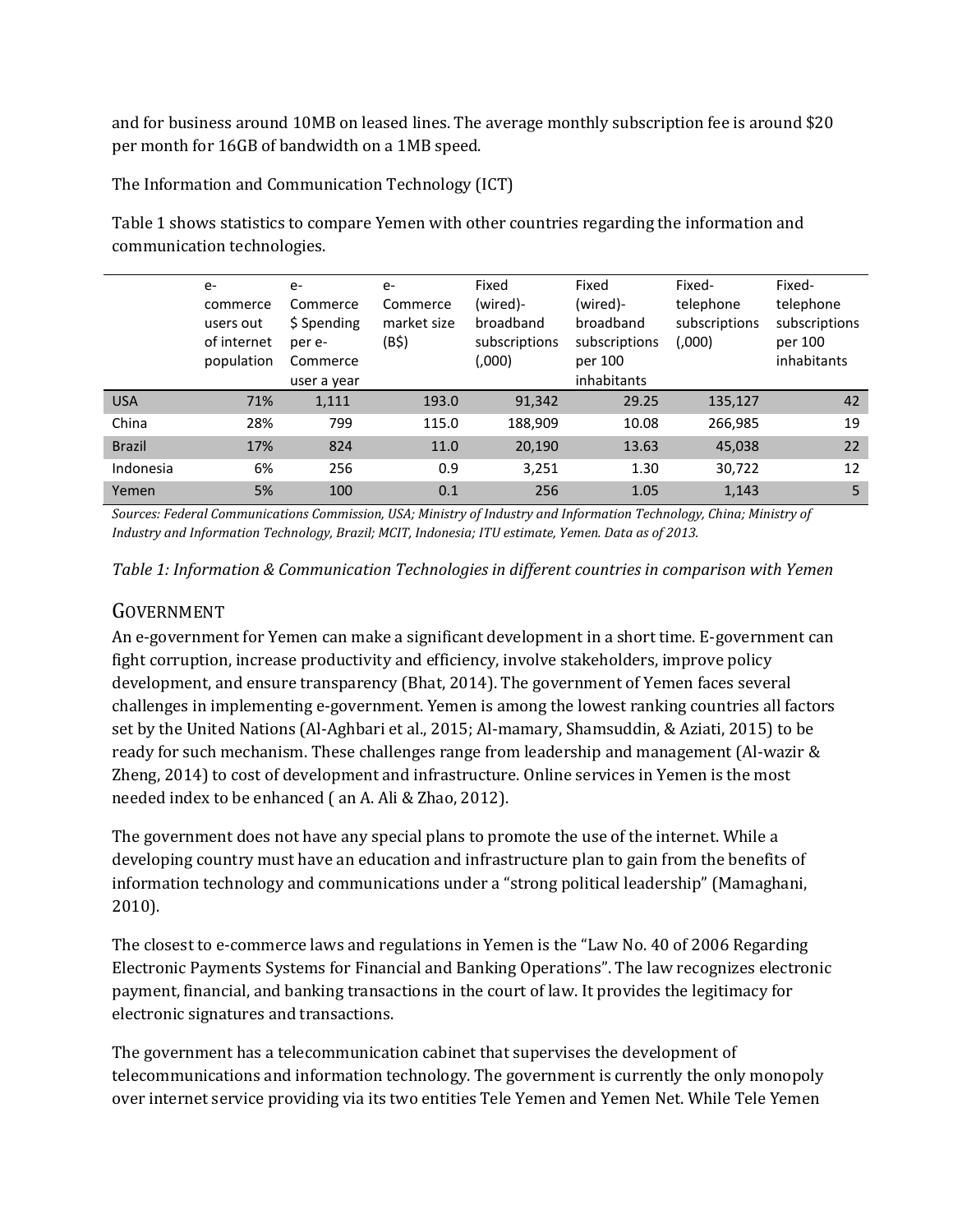has a majority ownership by the government, Yemen Net is entirely owned by the government. Because of the monopoly, Internet users complain of the lack of speed, services, affordability, and even availability of internet access.

Mobile communications are also controlled by the government. There are four mobile operators in the country, one of them is managed by the government and mostly owned by the government. The board of directors includes one representative of the private sector that owns stocks. The other mobile operators operate in an oligopoly market under high government controls. Local mobile operators do not have licenses to offer more than 2.5G internet. The government sells licenses to the private sector to run mobile telecommunication companies. The government had not decided to sell 3G or 4G licenses.

Mobile operators are required to go through Yemen Net service provider for internet service. The international calls have to go through Tele Yemen, which is the only international calling service provider. Domestic Public Switched Data Network (PSDN) service is also owned and controlled by the government via its Yemen Telecom Corporation.

The government via its Post Office decided to implement the e-rial in the early 2000s. However, the project failed and damaged the local perceptions of electronic commerce. The project had several issues. It was managed by the post office who had limited capacity for technology project management. The system had problems in availability, reachability, usability, and was not easy to use. While the system was an electronic fund transfer (EFT) system, it was used as an electronic wallet. Users were expected to purchase these e-rials and store the money value in these cards and only use them to settle some utility bills. The early adoption of the e-rial without getting all the related parties on the same level led to customer dissatisfaction with the e-rial. It had once happened when an excited user indicates that electricity company disconnected his service even though he had settled the bill a week ago. The electricity company does not have a central database that can interface with the e-rial database.

# E-COMMERCE SUPPORT

The business sector has been much more advanced than the government regarding the use of information technology and e-commerce to transact business. ATMs were a successful example of the implementation of e-business in Yemen. In 2004, a leading local bank implemented a reliable ATM network that covered the entire capital city of Sana'a. The service was accompanied by direct salary deposits to the bank account. A free ATM card was provided to all retail customers to access their salaries via the ATM network. The bank also offered salary loans to support organizations and employees to move from the manual cash based salary payments to the online electronic salary payments to bank accounts with ATM cards.

In 2006, another government bank decided to provide the same services to government employee salaries. This was a revolution in Yemen banking industry and the EFT culture. The penetration was adamant that the total number of ATM cards reached over a million by 2010 (Alkibsi & Lind, 2011).

The first international electronic transaction via international networks was in 2005. The growth of such transactions was very slow until 2011 after the high penetration of the ATM culture. Until the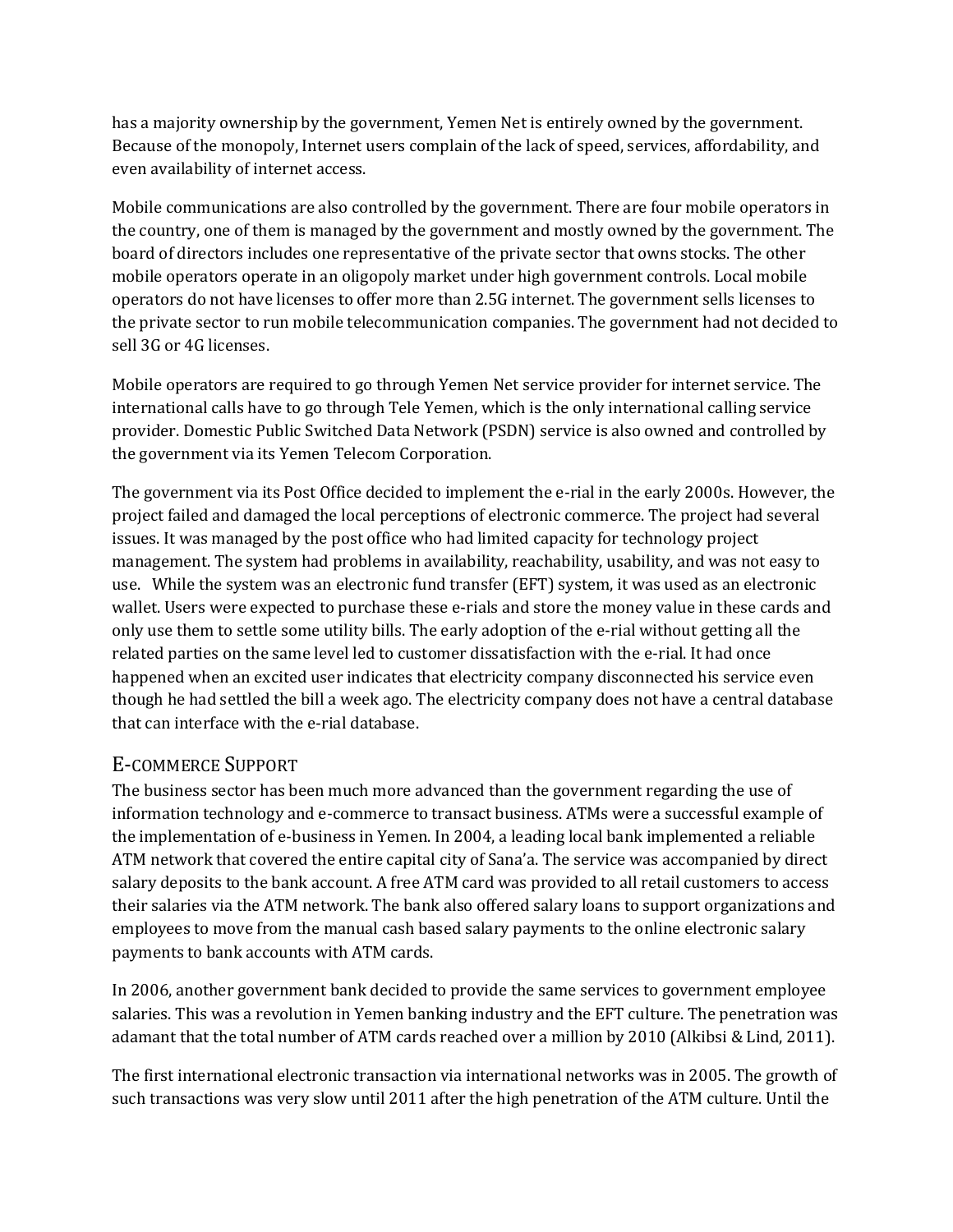writing of this paper, no local bank provided internet merchant accounts. The main reason is that the local infrastructure for banking transactions was still facing several issues such as network problems, capacity building, and interbank connectivity, lack of regulatory body to settle disputes, the increasing security concerns, political instability, economic hardships, and others.

In 2014, the World Bank provided support to the Central Bank of Yemen (CBY) with grants to implement an advanced EFT system to include the credit bureau, real-time gross settlement (RTGS), and a modern core banking system to electronic interbank transaction system that can improve the local payment systems. The grant also meant to provide capacity building to use better information technology in the financial system. Oman has gone through an effective and efficient modernization progress in enabling its payment systems (S. Ali & Al-Jabri, 2011). Central Bank of Yemen may benefit from the experience.

Internet banking was established by individual banks that offered very limited services such as browsing one's balance and transaction history. Banks had struggled to make the service reliable and fully functional. Some banks provided electronic bill payment systems via SMS or through ATM cards. Internet fraud was a recurring risk that banks had to accommodate.

Paying online was another challenge for local banking customers as some banks blocked internet transaction, and those who insisted on having access to pay online were requested to sign documents that said the bank is not responsible. Customers complained that their disputes were not resolved and in some incidents banks did not provide any protection.

International credit card processing companies were able to provide their services in the Yemen market. This service offered an alternative payment system to buyers and sellers in Yemen. These service providers were charging high fees that prevented the penetration of the internet transactions. Companies like PayPal allowed Yemen customers to send money only. Others offered sellers to get their accounts, but their funds were charged the highest market fees.

# E-COMMERCE ADOPTION:

Adoption challenges in Yemen are due to several factors. First, issues of poverty and illiteracy are preventing youth from accessing the internet. Issues of trust and awareness are also other reasons preventing individuals and groups from participating in the internet (Al Rawabdeh, Zeglat, & Alzawahreh, 2012). The limited access to the payment systems did not present the internet as an opportunity rather a source of transaction fees to pay.

## RESEARCH QUESTION

What are the challenges and problems preventing Yemenis from utilizing e-commerce and other online payment systems, and what recommendations can be suggested to address those challenges?

The answers to this research question provided a description of the current status of the internet use in Yemen. It also provided the current consumer behavior online, the main reasons behind transacting online, and the current overall status.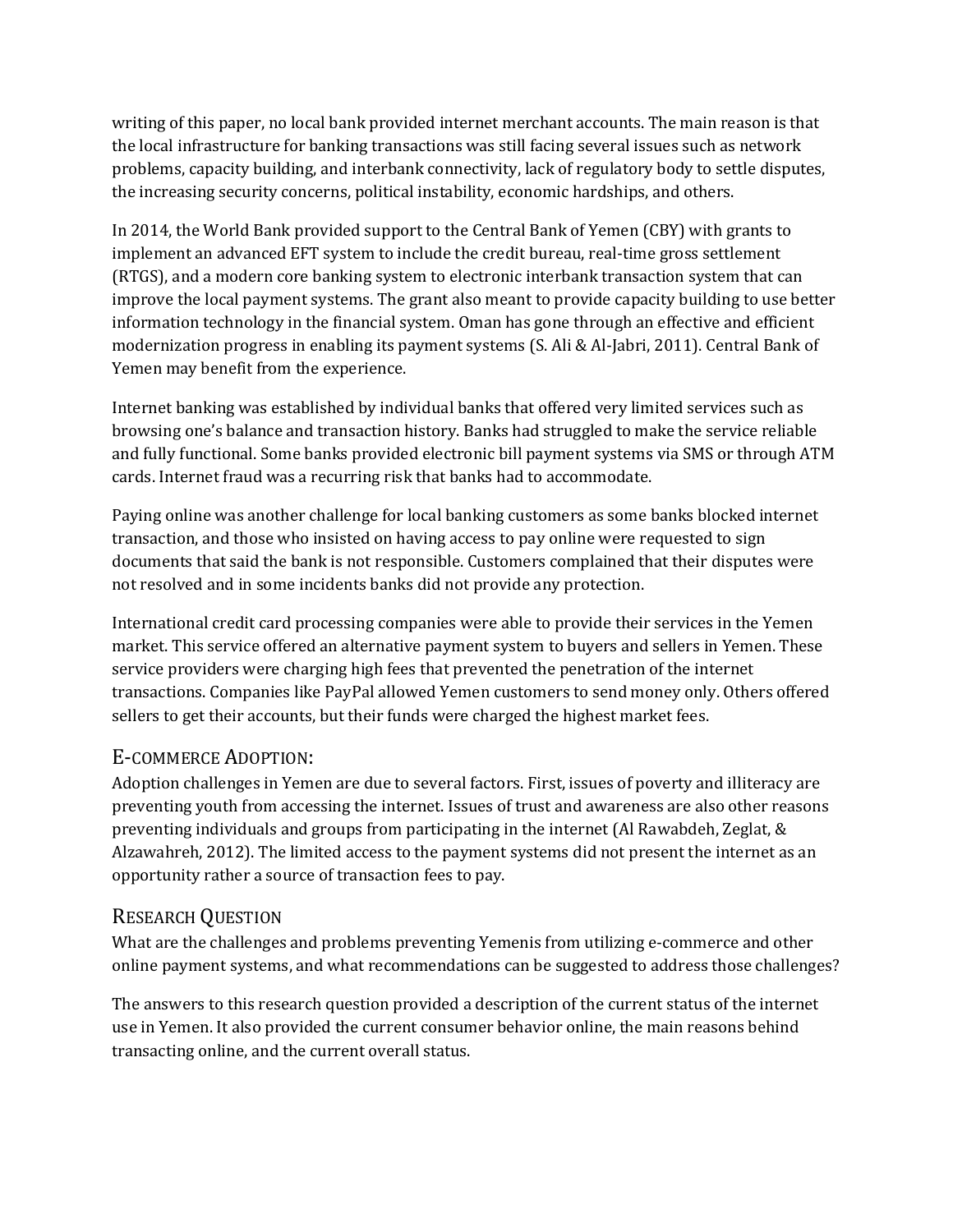# **METHODOLOGY**

This section presents what methods were used and why they were chosen, a preview of the sampling process, ethical considerations, generalizability, reliability and validity indicators, plus the weaknesses and obstacles faced during the research

The research process included two parts. The first part was qualitative and exploratory in nature to identify the current challenges and prospects that e-commerce in Yemen is facing. Qualitative study was conducted via a focus group of 5 participants. Each of the participants is a current entrepreneur and a heavy internet user who have bought and sold products or services online for at least the past five years. The results of the qualitative focus group were then developed into a quantitative survey to measure and examine the current state of e-commerce in Yemen.

The first phase included a focus group that discussed the current challenges for buyers and sellers to work from Yemen. The driving question to the focus group was the main challenges and opportunities individuals in Yemen can gain from e-commerce. The discussion generated the questions necessary to be answered in the second phase.

The second phase included a questionnaire that was distributed to local consumers both online and offline to get an understanding of the overall practices, perceptions, and behaviors about internet use, conduct, and execution.

After the initial focus group meeting, a survey was developed to capture the essence of the research question. A pilot study was conducted to check the content of the survey to assure reliability and validity of the survey items. The final survey was reviewed again with participants of the focus group. Then the survey was translated into Arabic and checked with the same focus group participants. The developed survey was also reviewed with the members of the Internet Society Yemen Chapter. The final survey was prepared for online and offline data collection procedures.

The data collection included the online survey and offline. The online version of the survey was advertised for online. It included social media sharing, Facebook advertising, Google advertising, major local news portals, mailing lists, and via influencers. The offline involved a team of marketing research students who covered eight areas. The survey was distributed inside organizations in several sectors such as financial, logistics, oil industry, government offices, small businesses, travel agencies, internet cafes, university students, and student family members. A quota was used to make sure that the survey can return a proper distribution of the various communities in the society. The paper survey was distributed in Sana'a, Aden, and Hodeida. Also, a phone survey was conducted by selecting random mobile numbers and collecting data over the phone from all over Yemen, who were interested in participating in the study.

All research was conducted by research assistants who were trained on the research subject, objectives, and goals. They were fully aware of proper research conduct. The survey results were kept confidential. Respondents were not offered anything in return. Respondents were advised that their answers will be used for research purposes only, will be saved anonymously, and they had the option to withdraw at any time.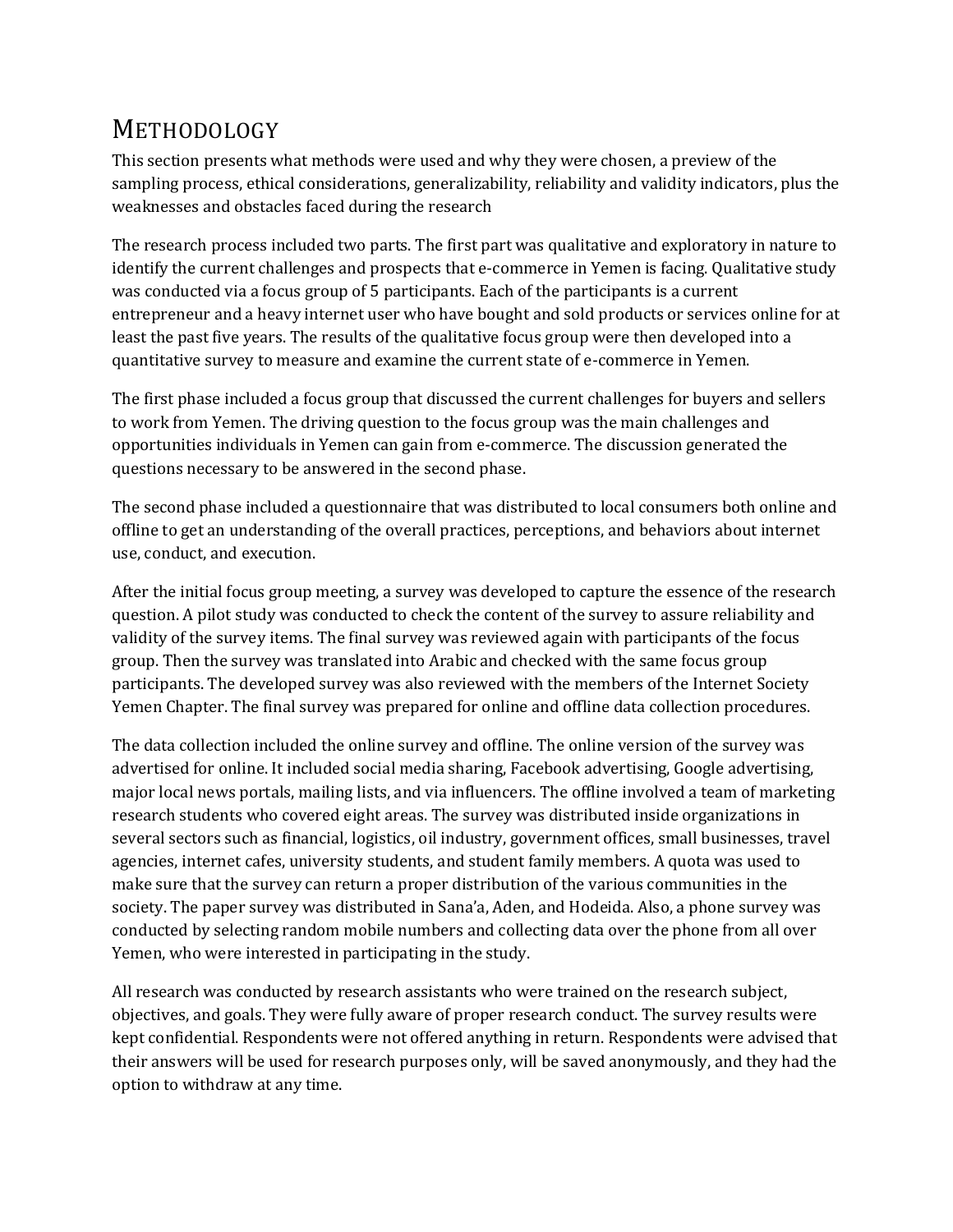All data was stored on an online database that hosted the online survey version. All offline data was entered to the same database via a unique screen that offered easy data entry with particular control to ensure the integrity of the data. The online survey application used is Lime Survey, an open source web application that allows the creation, implementation, execution, and data analysis of the investigation in Arabic and English.

The online application allows users to download the survey results. A basic report can be generated to describe the sample and show the results. Also, the data can be downloaded into SPSS for further analysis and reporting.

# FINDINGS

The research included two components. The qualitative part generated the main challenges and prospects for e –commerce in Yemen. On the other hand, the quantitative part generated an examination of the survey responses to the survey.

# SURVEY SAMPLE DESCRIPTION

There were 660 survey responses. Around 70% were male participants. The average age was between 24-34 years old. Around 60% were employed, and 30% were students. Around 20% of the participants have been using the internet for less than five years, 35% between 5-10 years, and 40% for more than ten years. Around 97% have mobile phones. Around 20% use iPhone while 65% use Android smartphones. The average respondent salary is \$200. Around 60% of the participants have bank accounts. Around half of them can pay online via a credit card or other means. Around 60% have a post office box. More than 85% have access to the internet from home.

The sample description is not surprising. It seems to be about the proper representation of the internet users in Yemen. This study can provide a benchmark for future researchers to compare their sample descriptions. Comparing means among different groups of data supplied a reasonable representation of the Yemen population.

## QUALITATIVE RESULTS

The qualitative research included a focus group that looked into several concerns. These issues had to do what the challenges and prospects of e-commerce in Yemen. The questions contained in the panel discussion looked at the current status of e-commerce in Yemen. It asked the following questions:

- 1. What do people use the internet for?
- 2. Who are the users of the internet?
- 3. Do they buy from the internet?
- 4. If Yes,
	- a. What do they buy and what for?
	- b. Where do they buy from?
	- c. How do they buy?
	- d. Why do they buy?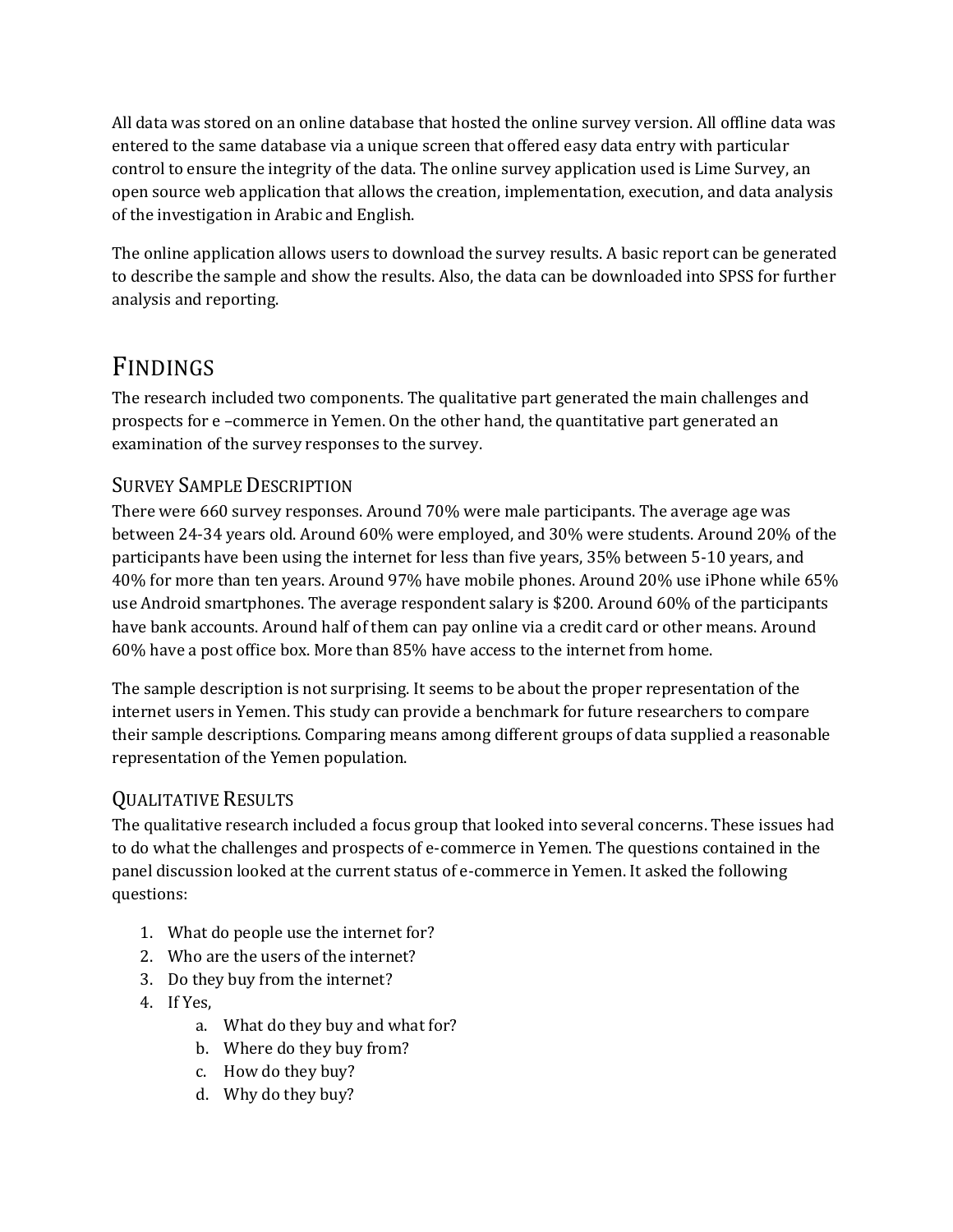- e. What factors makes them buy online?
- f. How they pay online?
- g. How they receive their products?
- 5. If not,
	- a. Why not?
	- b. What to buy if you want?
- 6. Why don't people participate in e-commerce?
- 7. What risks are associated with e-commerce?
- 8. What difficulties and challenges can prevent individuals from participating in e-commerce?
- 9. What should the government, financial institutions, and retailers do to smooth online purchases?

The focus group participants agreed that there were eight uses for the internet in Yemen. These included news, social media, chat, education, work, games, and music. Further analysis of these uses of the internet, users can be segmented into three categories. First are the entrepreneurs who work and shop online. Second are the socializers who chat and share on social media. The third group is those who find entertainment on the internet via music and games.

In further analysis to predict customer behavior to shop online, entrepreneurs tend to buy online, while gamers don't. There were no relationship between internet socializers and purchasing online.

The focus group discussed five primary resources needed for individuals to buy online. These resources included English language skills, having a bank account, having a credit card, having a post office box, and having internet access at home.

The focus group focused on the ability to purchase online as an indication of the individual's capacity to conduct e-commerce activity and engage in economic activities on the internet. Therefore, it was also important to look at those who purchase online and identify their perceptions of the internet purchasing experience.

The focus group suggested investigating those who currently buy online. The results of the discussion highlighted these questions: what they buy, where from, how they buy, why they buy, how they paid, and how they received their goods. All of the developed themes in the focus groups were categorized in the developed survey to measure the extent of generalizability of these perceptions.

# QUANTITATIVE RESULTS

The quantitative result is a summary of all the questions in the survey. The following paragraphs list the research questions and a description of the answers. Additional analysis is provided.

#### *WHAT DO YOU USE THE INTERNET FOR?*

The survey asked respondents about their current use of the internet[. Figure 1](#page-7-0) shows a very high use of the internet in social media, and news. Online education seems to be an opportunity.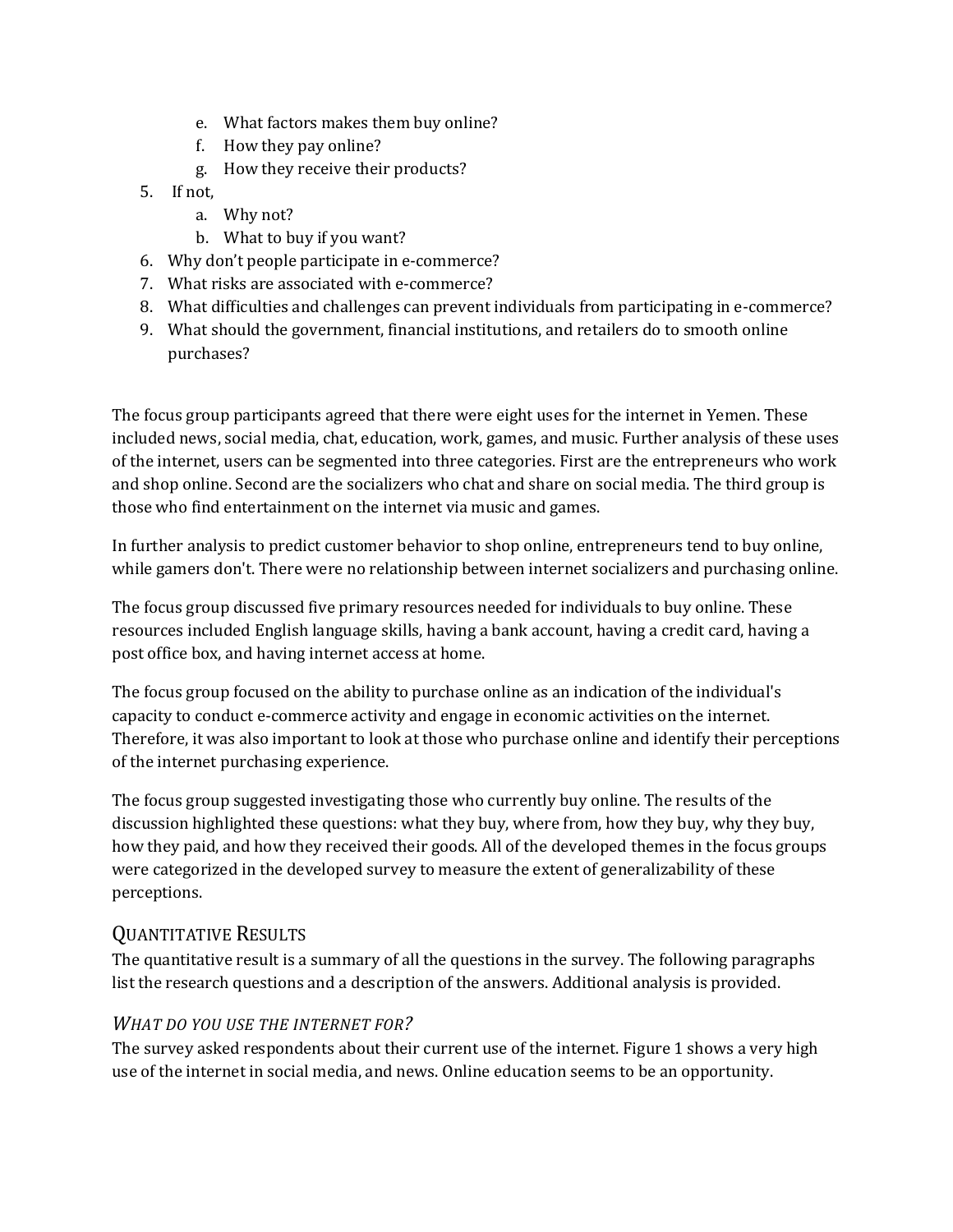

<span id="page-7-0"></span>*Figure 1: Internet Usage*

#### *HAVE YOU BOUGHT ANYTHING ONLINE?*

To understand the challenges and prospects of e-commerce, it was important to check how many people have conducted any transaction online. A purchase online is an indicator of trusting the internet to take part of one's physical world. The survey responses show around 45% of the respondents have bought something online.

While only 60% of these purchases were direct purchases where the individual user bought from a website using their payment method, around 20% have purchases via a friend. Another 20% have purchased online via a third party.

Currently, many entrepreneurs have established the buy from America business model. The business is signing up for a freight forwarder in the USA. They take local shoppers' orders and cash, process these purchases, deliver and collect a transaction fee. The growth of this business model seems to be a good indicator of the increasing demands for the value provided by the internet.

#### *WHY DO YOU BUY ONLINE?*

The survey investigated the current perceptions about purchases online. The focus group agreed on six primary reasons individuals buy online. The survey results shown in [Figure 2](#page-8-0) shows that price and availability are the main drivers for online purchases. This goes along with the ubiquity nature of the internet.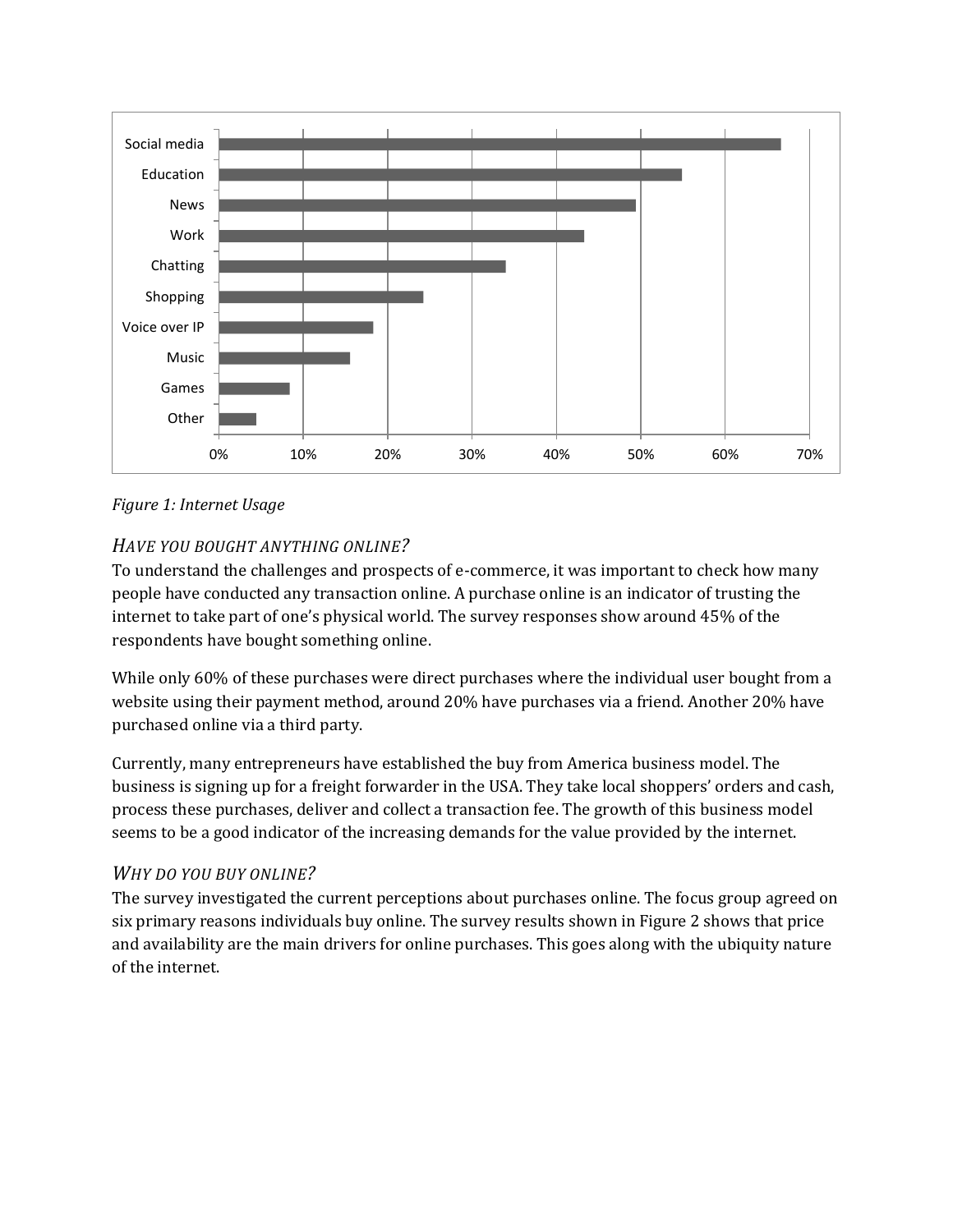

## <span id="page-8-0"></span>*Figure 2: Why buy online?*

The opportunities the Internet offers enormous benefits in savings, new products, and services. 15% started to see the Internet more trustworthy as they buy direct. Less than 5% began to shop online for standard consumer products. A case shows that buying electronics from the internet is cheaper than buying it locally, given the expensive shipping and handling fees.

#### *BUY FROM WHERE?*

The focus group suggested checking where survey respondents purchase from. The objective is to get a feel of the local, regional, and international distribution channels. The study results indicate that the foreign retailers are dominating the internet. Local and regional retailers had a slight percentage. The online auction ebay.com ranked number one in the list as shown i[n Figure 3.](#page-9-0)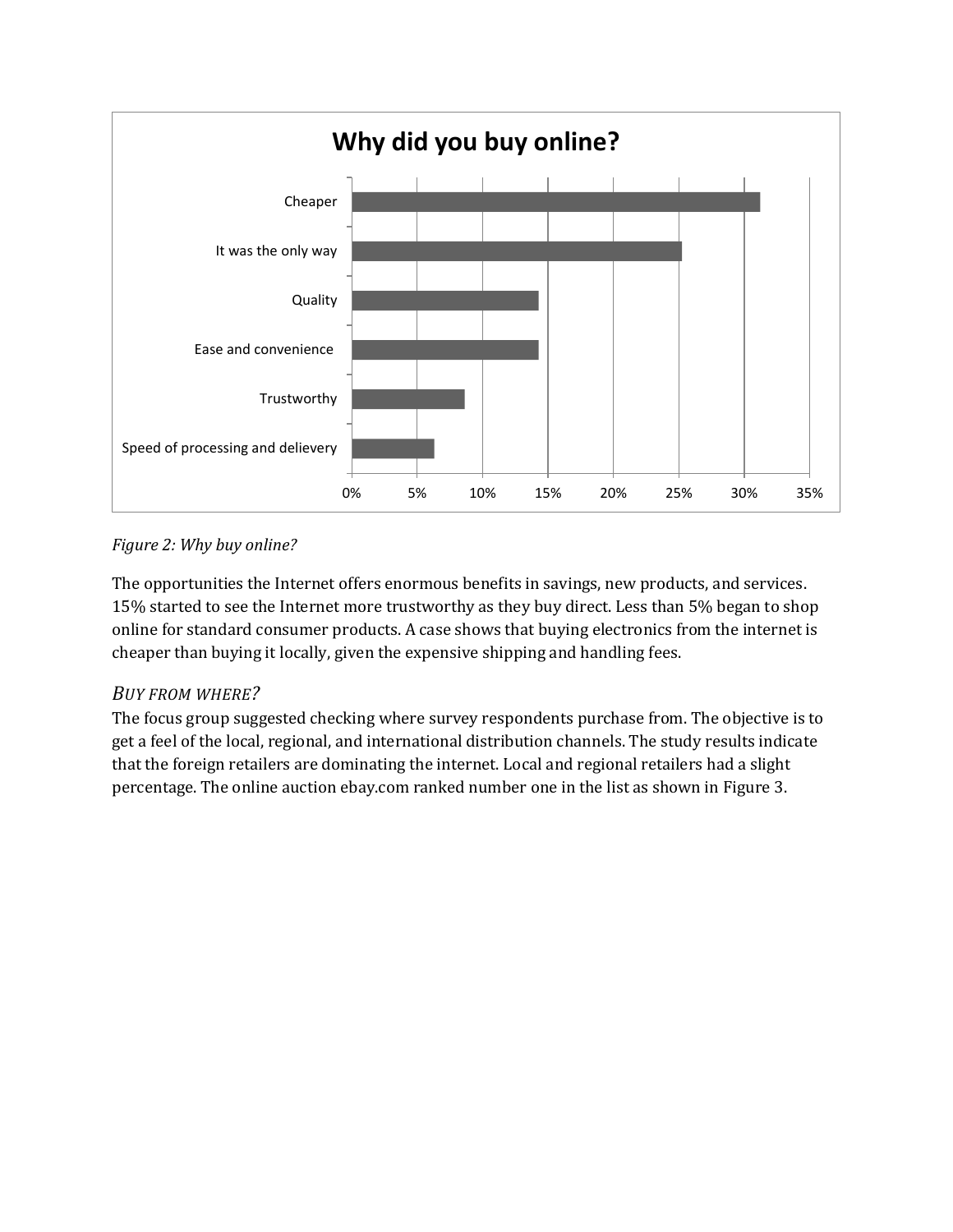

<span id="page-9-0"></span>*Figure 3: Buy from where?*

## *BUY WHAT?*

The survey asked respondents about what they purchase online. The objective is to identify retail categories that have appeal to online consumers from Yemen[. Figure 4](#page-10-0) shows clothes to be the highest demanded category. The internet seems to provide a wide verity of clothes and appeals.

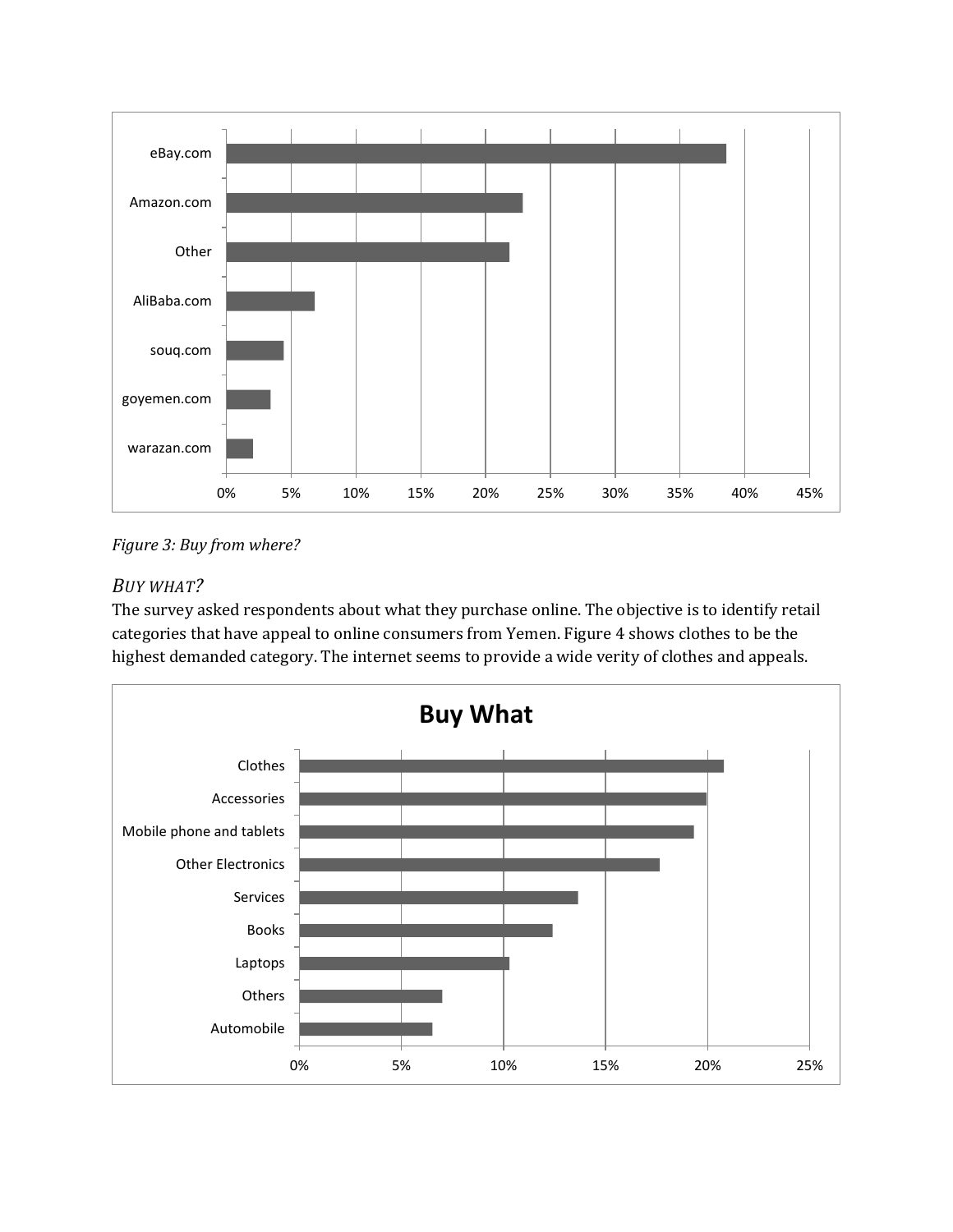#### <span id="page-10-0"></span>*Figure 4: Buy what?*

According to the customs authorities in Yemen, there are 35,000 out of 40,000 vehicles imported to Yemen in 2013 were from the US. Auctioned cars in the US find a secondary market in Yemen. Vehicles imported are fixed and sold in Yemen. This reflects the low economy in Yemen.

#### *WHY ONLINE?*

When asking respondents about the reasons for buying from the internet, low prices were the top reason. After price, a variety of selection was the second reason. After that availability was the third reason respondents buy online. [Figure 5](#page-10-1) shows the reasons listed on the survey and how many people selected each reason.



<span id="page-10-1"></span>*Figure 5: Why online?*

## *PAYMENT METHOD*

To understand the challenges faced by consumers making payments online. It was important to ask about the payment method used to make these purchases. Credit cards were the first payment method. [Figure 6](#page-11-0) shows that the second payment method was via a friend. It seems that many consumers still face troubles paying online. Many still prefer someone else to take the risks associated with financial transfers online.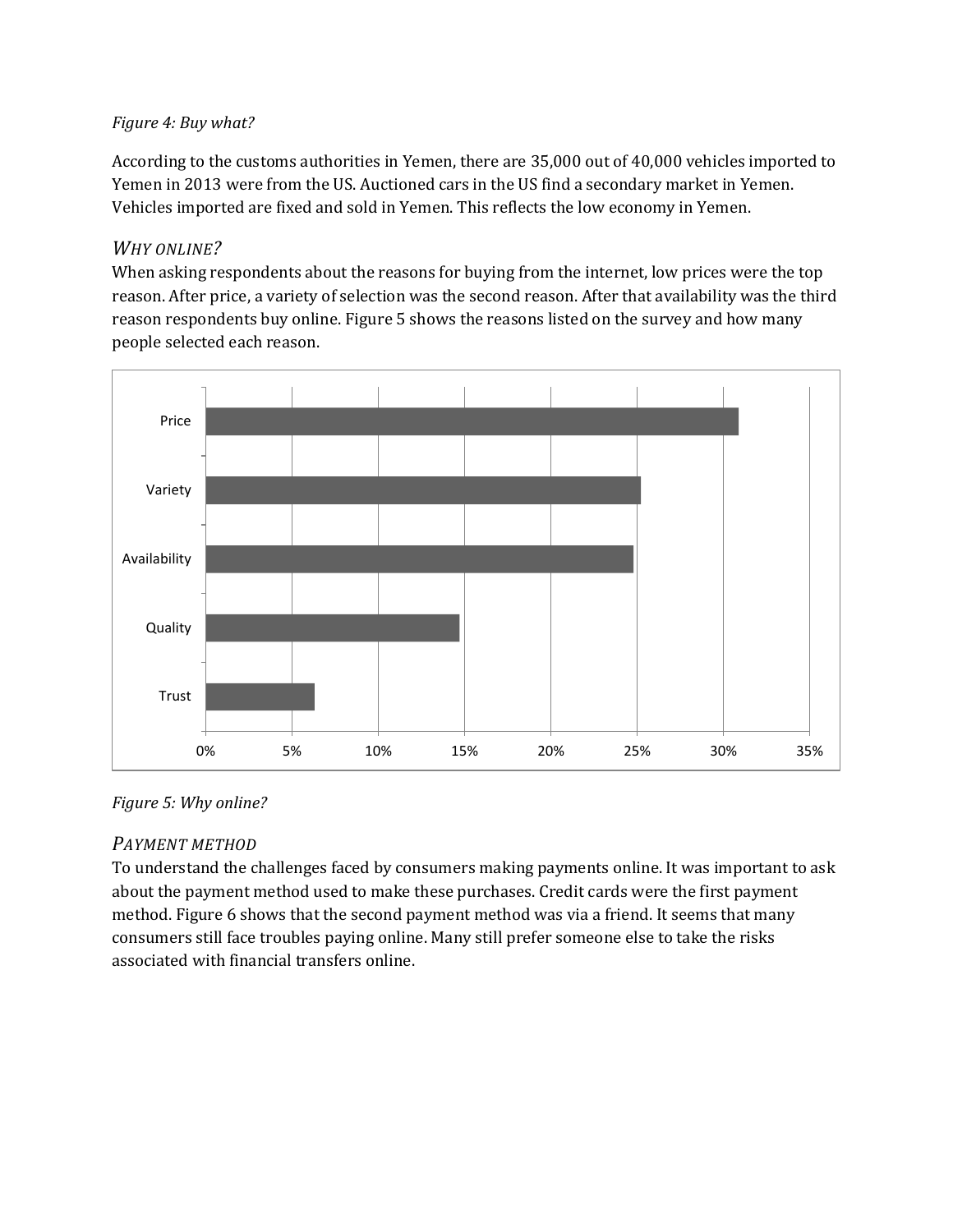

#### <span id="page-11-0"></span>*Figure 6: Payment Method*

#### *SHIPPING METHOD*

[Figure 7](#page-12-0) shows the delivery method. A high percentage of respondents still use local delivery where they use a third party delivery entity to receive the product and deliver it to the final consumer. International shippers find an excellent opportunity in the global economy. The local post office services need much improvement to participate in the e-commerce environment. Around 60% of respondents had a post office box but only 14% use their box for e-commerce purchases.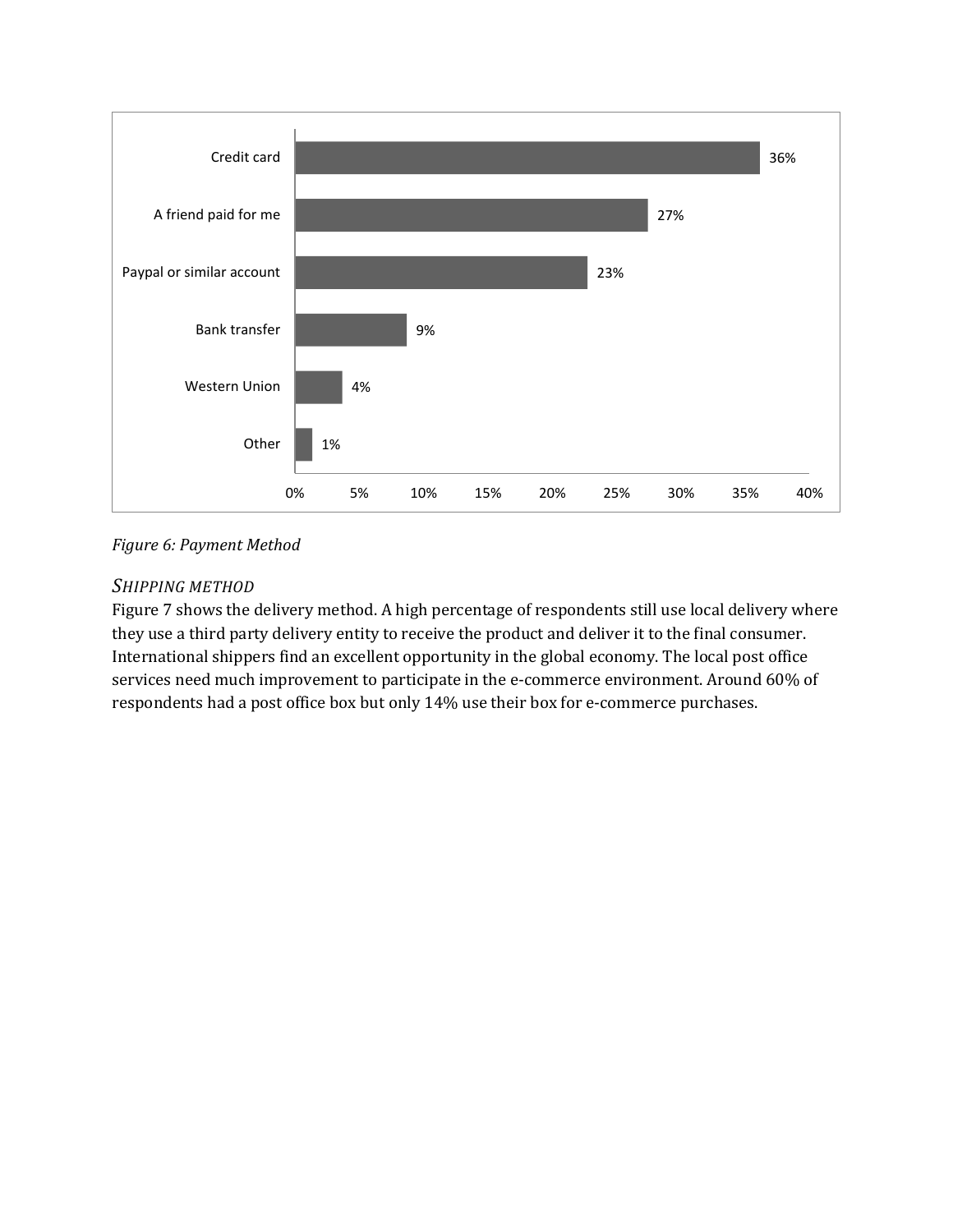

#### <span id="page-12-0"></span>*Figure 7: Shipping Method*

#### *HOW MUCH DO YOU PURCHASE ONLINE?*

The survey touched on the quantity and value respondents purchase online. The results show around 80% of those who have purchased online have less than ten items in the previous year. Around 10% of them have more than 20 purchases.

The value of these purchases is less than \$1000 per respondent. Around 20% of respondents had purchased over \$1000 in the previous year of the survey. Around 60% of the respondents purchased online for personal use and 30% for work related use.

#### *WHY NOT BUY ONLINE?*

The survey had two parts, one part for those who have made a purchase online, and the other part for those who have not made a purchase online. Those who have not purchased online were asked about the reasons for not purchasing online[. Figure 8](#page-13-0) shows the reasons indicated by respondents who have not purchased online.

The main reason consumers have not purchased online was due to awareness of how-to. There is much awareness needed to help individuals to learn how to conduct business online. The second major obstacle buying online is the payment method. Many have not been able to get, use, and secure a payment method that works online. The third reason indicates the trust. The internet is a high-risk option for users to conduct business. It seems that individuals have many concerns about the second party.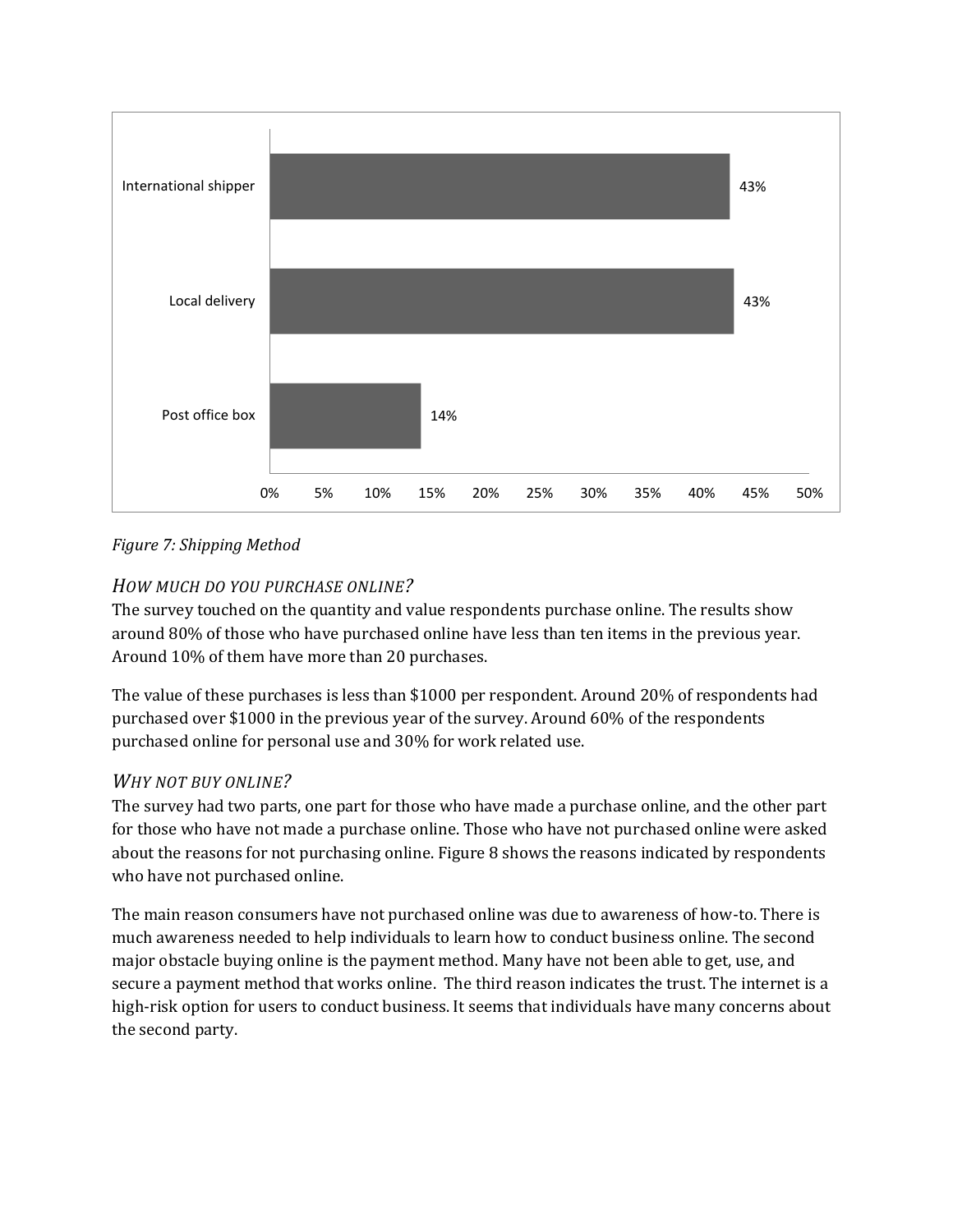

<span id="page-13-0"></span>*Figure 8: Why not buy online?*

## *IF YOU BUY, WHAT IS IT?*

To understand common perceptions about the prospects of the internet, the survey asked those who have not purchased online about what products and services they believe can be valuable online. Mobile phones and tablets ranked the highest[. Figure 9](#page-14-0) shows the categories and their percentage agreement by the respondents. Books, electronics and automobiles have gained a broad positive perception to be transacted online. This provides a good indication of the current opportunities on the internet for Yemen consumers.

While those who have not purchased online considered clothes on the bottom of the list, those who have purchased online find clothes on the top of the list. This seems to be a learning curve. Those who use the internet find their opportunities that are still unknown to those who have not. The market appears to be inefficient in conveying information.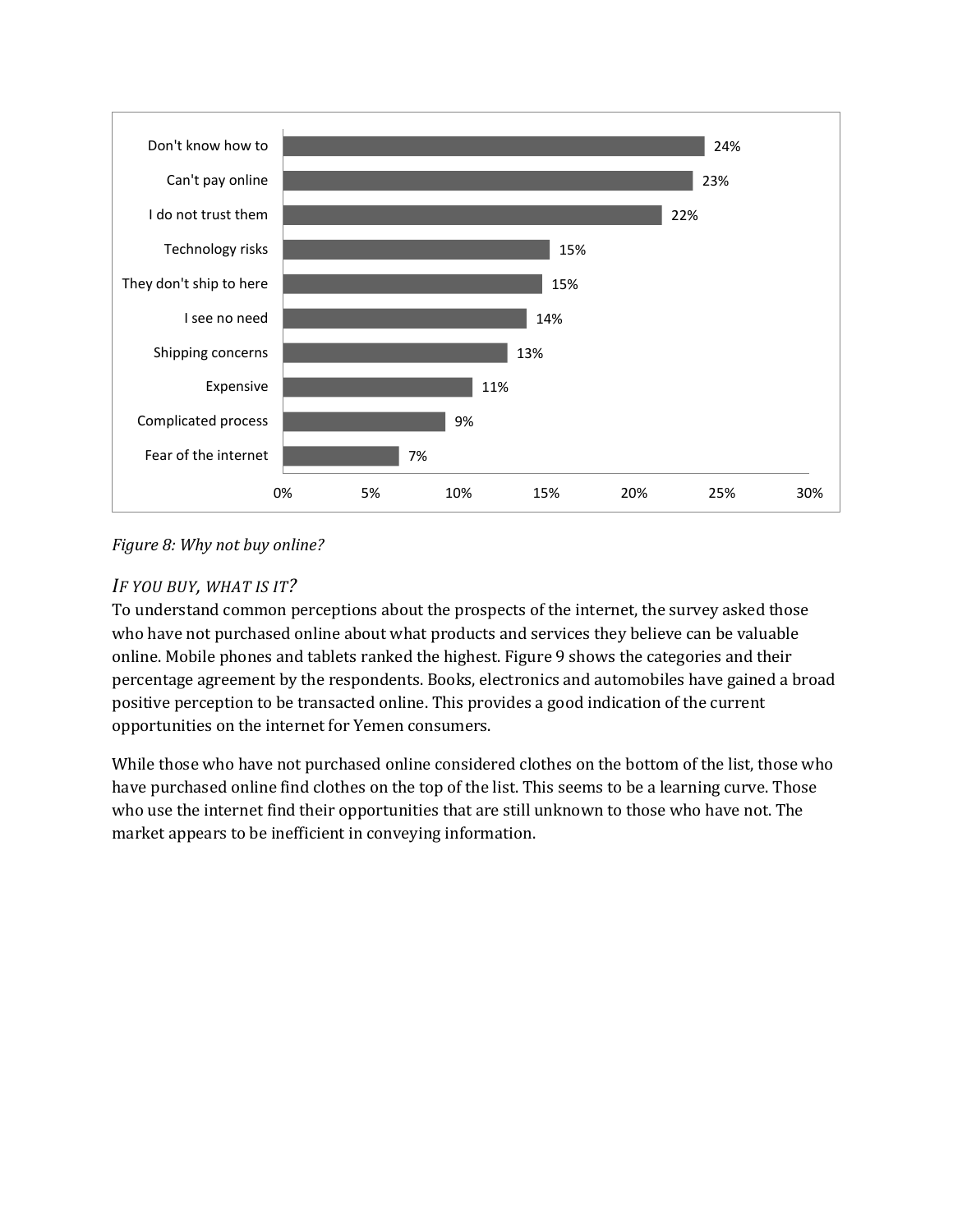

#### <span id="page-14-0"></span>*Figure 9: If you buy, what is it?*

## *OVERCOMING INFRASTRUCTURE CHALLENGES*

Internet infrastructure challenges in Yemen have been identified in the qualitative study. The main concerns for online businesses were narrowed down to four main issues: payment, logistics, internet access, and the recurring electric power cuts. The survey asked about each of these items and asked the respondents to what level do they believe they have access to these infrastructure needs.

[Figure 10](#page-15-0) shows each infrastructure issue and to what level respondents thought they had access to this infrastructure. The results indicate logistics to be the number one challenge to conducting business online. The local transportation and delivery systems need much improvement. People do not believe that they can purchase from local stores and that purchasing online would mean a delivery challenge. The second challenge is the payment method. Surprisingly, the internet access seems to be the best available in comparison. This can be a sign of the increased availability of the internet at home, work, internet spots, and via mobile.

Many people in Yemen has a power generator; some have multiple internet access services such as mobile phone, ADSL, satellite internet services, or the Internet at work; even though all of these go through the government ISP.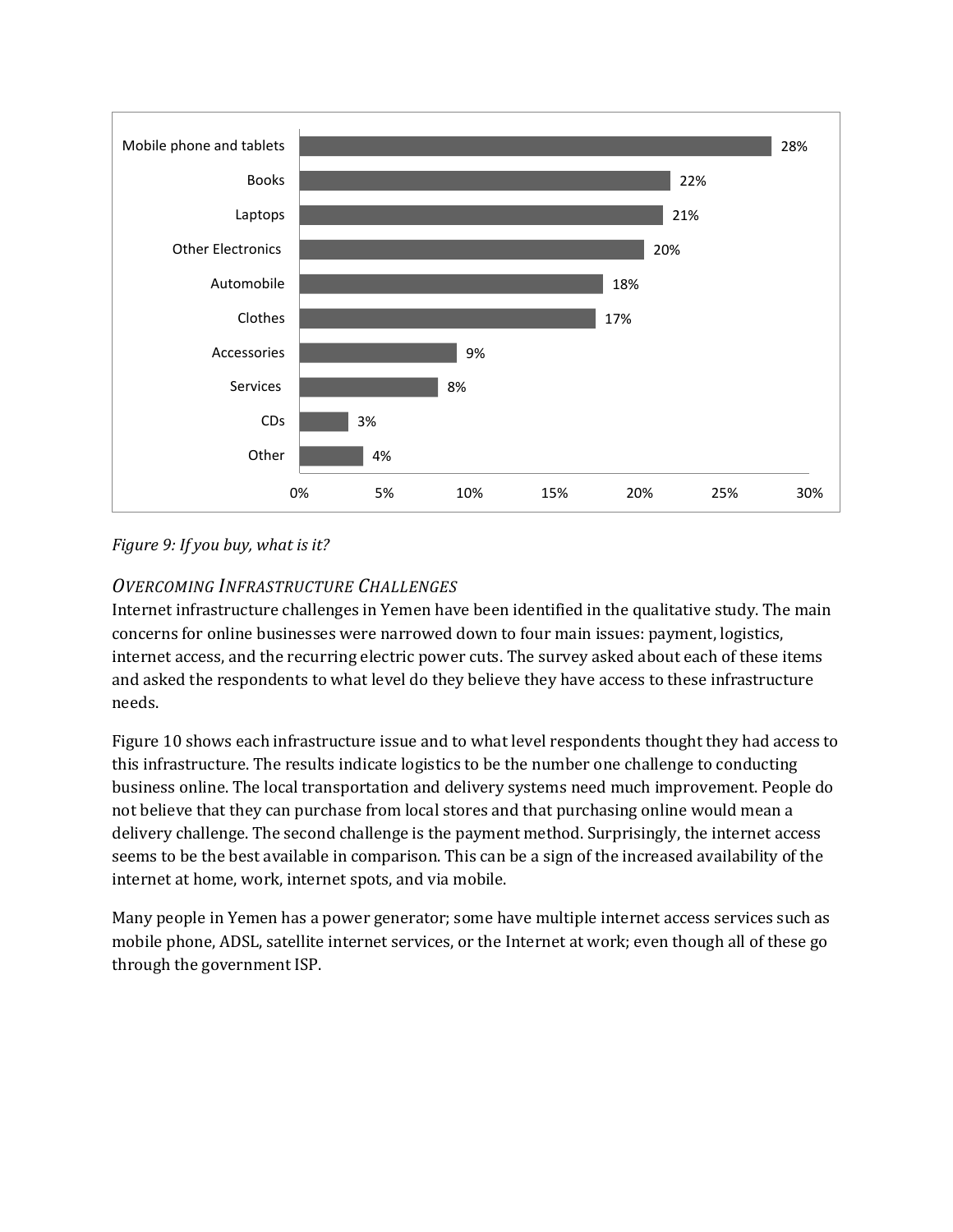

<span id="page-15-0"></span>*Figure 10: Overcoming Challenges*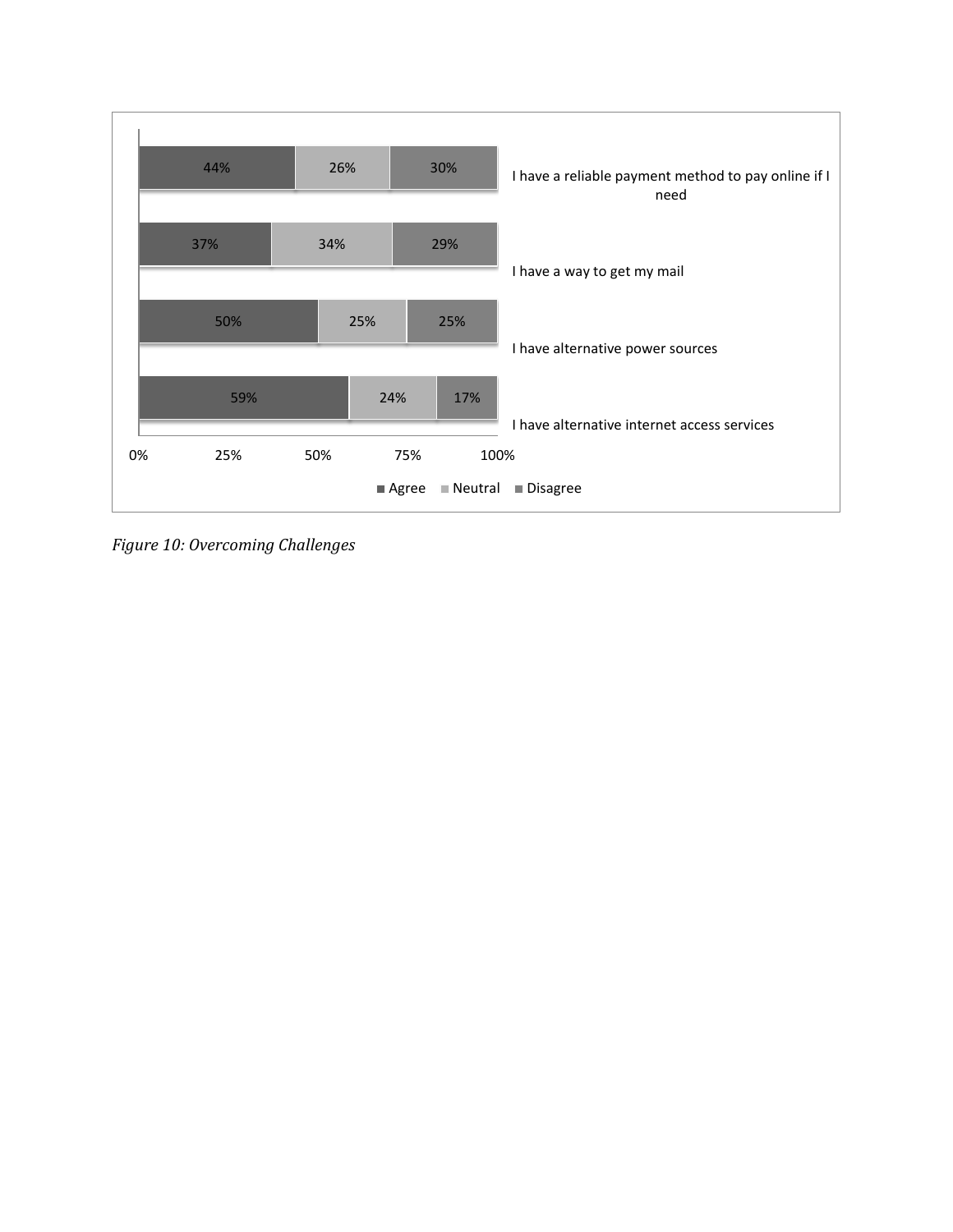# **CONCLUSION**

E-commerce can provide opportunities for employment, consumer savings, and productivity. Reliable e-commerce infrastructure is needed such as internet speed, post services, logistics services, payment means, and protection. Awareness programs are required to overcome ecommerce concerns. Local e-commerce businesses got around 5% of purchases, which is an excellent opportunity for entrepreneurs to tap this market.

This paper provided a brief presentation of what challenges and prospects the internet and ecommerce ecosystem is facing in Yemen. The number of individuals who purchase online is relatively increasing. A high number of individuals still use their friends and third party companies to take the responsibility to buy, pay, and deliver goods and services from the internet.

Individuals can gain much from the internet. The internet offers information, access to technology, the verity of products and services, news and communication, and entertainment. People in Yemen are interested in shopping online, learning from the internet, and get their work done.

Those who have not purchased online are facing infrastructure challenges such access to reliable payment systems. Global payment system providers not only provide comfortable and convenient payment services, but also offer protection against cyber crimes, protection against fraud, and help consumers be aware of the internet associated risks.

Yemen transportation and logistics services lack value to smooth internet business. The transportation cost seems to be a major challenge to online shoppers. Many still use third party entities to get their products delivered. International carriers appear to be gaining from the Yemen market for delivery. Yemen's postal services seem to be losing a market opportunity.

Yemen legal framework needs to provide regulations to smooth online business transactions. Also, it needs to offer protection against known cybercrimes. The government of Yemen has to enable the development of e-commerce needed infrastructures such as internet access, electric power, transportations, and financial services.

# STUDY LIMITATIONs

The study used multiple sampling methods. Surveys by phone were an entirely random sample. Online surveys were two types. One was a snowball effect where people had the option to refer and share the survey with their friends and colleagues via email or social media. The other type of online surveys was via advertisements on Google and Facebook. The ads were directed to everyone in Yemen. The online survey was distributed all over Yemen. The online survey covered internet users more than non-internet users.

The pen-and-paper surveys were gathered two ways. The first was via a quota sampling where it covered specific organizations that included different sectors. The second was via convenience sampling in retail outlets. A comparison of means among the various samples was conducted to get an overview of the differences in mean values. Any notable observations were discussed in the paper. The sample by hand only covered cities of Sana'a, Aden, and Hodeida.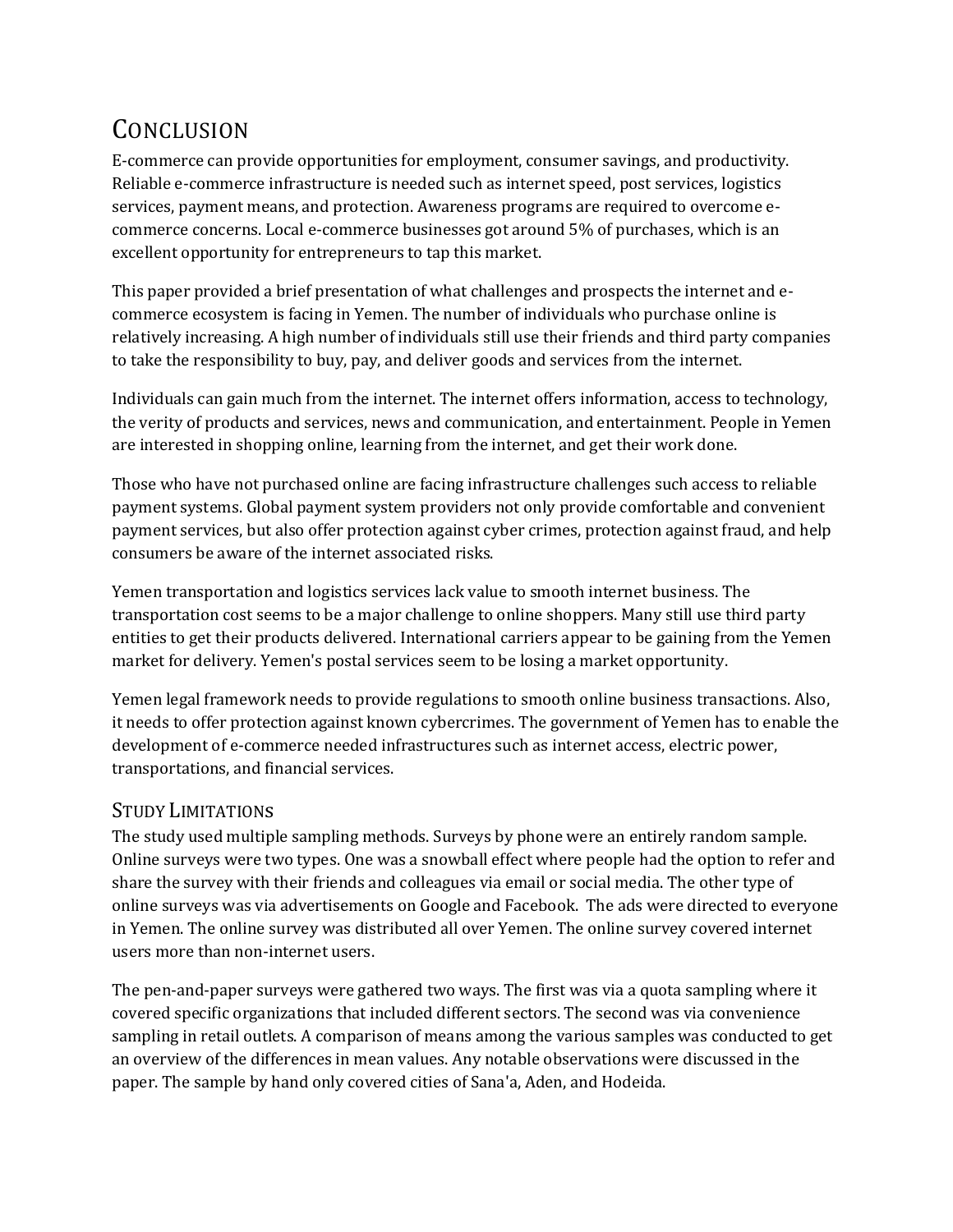# **REFERENCES**

- Al Rawabdeh, W., Zeglat, D., & Alzawahreh, A. (2012). The importance of trust and security issues in e-commerce adoption in the Arab World. *European Journal of Economics, Finance and Administrative Sciences*, (52), 172–178. Retrieved from http://www.scopus.com/inward/record.url?eid=2-s2.0-84873515910&partnerID=tZOtx3y1
- Al-Aghbari, A., Abu-Ulbeh, W., Ibrahim, O., & Saeed, F. (2015). The readiness and limitations of egovernment in yemen. *Jurnal Teknologi*, *73*(2), 107–115. Retrieved from http://www.scopus.com/inward/record.url?eid=2-s2.0-84925361789&partnerID=tZOtx3y1
- Ali, a A., & Zhao, Z. (2012). E-government Development in Yemen: Assessment and Solutions. *Journal of Emerging Trends in Computing and Information Sciences*, *3*(4), 512–518.
- Ali, S., & Al-Jabri, A. (2011). Oman's National Payment Systems and their Compliance with International Standards and Practices. *Journal of Internet Banking and Commerce*, *16*(3), 1–25. Retrieved from http://search.proquest.com/docview/1010389426?accountid=35812
- Alkibsi, S. M., & Lind, M. (2011). Customer perceptions of technology-based banking service quality provided by banks operating in Yemen. *International Journal of Strategic Information Technology and Applications*, *2*(3), 35–82. http://doi.org/10.4018/jsita.2011070104
- Al-mamary, Y. H., Shamsuddin, A., & Aziati, N. (2015). Investigating the Key Factors Influencing on Management Information Systems Adoption among Telecommunication Companies in Yemen : The Conceptual Framework Development, *6*(1), 59–68.
- Al-wazir, A., & Zheng, Z. (2014). Factors Influencing E-government Implementation in Least Developed Countries: A Case Study of Yemen. *Developing Country Studies*, *4*(7), 20–30. Retrieved from http://www.iiste.org/Journals/index.php/DCS/article/view/12184
- Bhat, K. A. (2014). A sian R esearch C onsortium Impact of Information Communication Technology ( ICT ) on Public Administration. *Asian Journal of Research in Social Sciences and Humanities*, *4*(4), 273–286.
- Gawady, Z. M. El. (2005). The Impact of E-commerce on Developed and Developing Countries Case Study : Egypt and United States, (November), 1–28.
- Gunasekaran, A., Marri, H. B., McGaughey, R. E., & Nebhwani, M. D. (2002). E-commerce and its impact on operations management. *International Journal of Production Economics*, *75*(1), 185– 197.
- Mamaghani, F. (2010). The Social and Economic Impact of Information and Communication Technology on Developing Countries : An Analysis. *International Journal of Management*, *27*(3), 607–616.
- Mohammed, D. (2010). Ecommerce: Ongoing challenges. *Journal of Internet Banking and Commerce*, *15*(2), 1–4.
- Pârgaru, I., & Rotaru, N. S. (2012). Information and Communication Technology Essential Vector